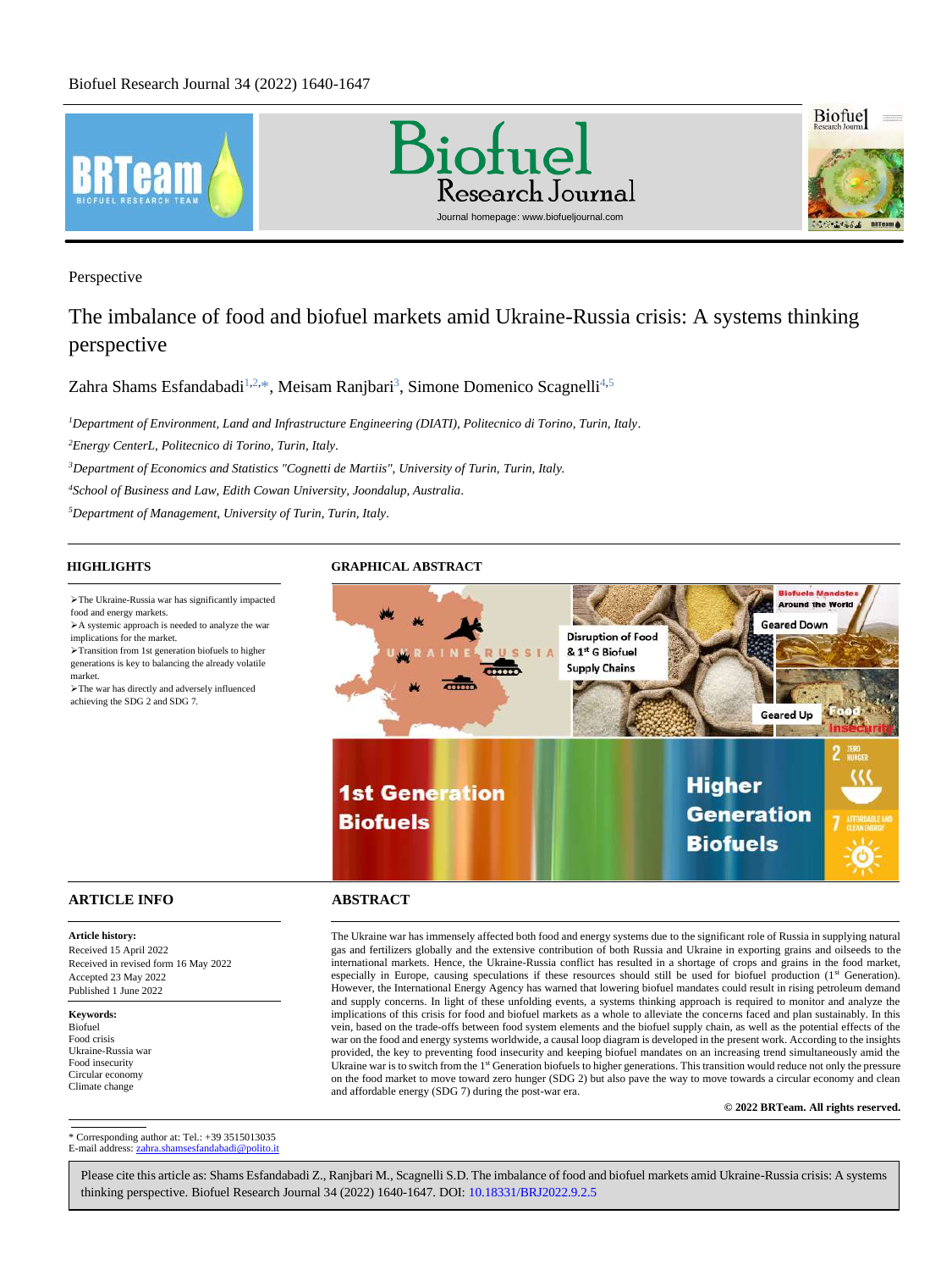#### **Contents**

#### <span id="page-1-0"></span>**1. Introduction**

During the past two years, global economies were strongly hit by the COVID-19 pandemic, and the food and energy markets were faced with an imbalance of supply and demand, resulting in an increased cost of living all over the world. Unfortunately, the global community has been shocked again by Russia's invasion of Ukraine in late February 2022, which has brought about huge casualties on both sides and has added to the food and market challenges in the already volatile post-COVID-19 market. These crises have led to increased vulnerability and food insecurity worldwide.

Both Russia and Ukraine play key roles in the energy, food, and fertilizers markets. While Russia is the world's largest exporter of wheat, the second largest exporter of sunflower oil, and the largest exporter of fertilizers, Ukraine is the largest exporter of sunflower oil, the fourth largest exporter of maize, and the fifth largest exporter of wheat (Benton et al., 2022). Therefore, the disrupted agricultural production in Ukraine, which is likely to continue even in the postwar era, and the extensive international sanctions imposed on Russia, limiting the country`s trades, are expected to impact both food and fuel markets. As for the latter, in addition to the petroleum price increase, the Ukraine war has disrupted the biofuel feedstock supply chain and, consequently, adversely affected biofuels production. The main culprit is the existing food *vs* fuel competition over agricultural commodities. More specifically, biofuel production has already been criticized for its impact on increasing food/feed commodity prices and the consequent contribution to food insecurity (Koizumi, 2015; Martínez-Jaramillo et al., 2019; Subramaniam et al., 2019). Approximately 10% of all grain supplies worldwide are used for biofuel production (Biofuels International, 2022), which could alternatively be used to reduce food insecurity in many parts of the world. Biofuel production from edible resources is also considered a contributor to land-use change and climate change (Yan et al., 2021).

The decline in crop supply and the resulting rising prices have further intensified the food *vs* fuel conflict encouraging calls by major media outlets for easing biofuel production mandates in favour of food systems amid the Ukraine war to prevent further food insecurity (Grunwald, 2022; Le Page, 2022). On the other hand, the International Energy Agency (IEA) has warned about the consequences of such diversion, highlighting that reducing biofuel mandates could further increase petroleum prices and cause energy supply concerns (Biofuels International, 2022).

The interconnectedness of food and energy markets on the global scale and the food and energy crises triggered by the Ukraine-Russia war highlight the significance of addressing these challenges as interrelated systemic risks rather than in isolation (Benton et al., 2022). Therefore, this research adopts a systems thinking approach to analyze the interconnections among food and biofuels market elements, their role in climate change, and the impact of war on them. In this vein, a causal-loop diagram (CLD) is developed to better address and clarify the existing interconnections and feedback structures. In addition to the 1<sup>st</sup> Generation (1<sup>st</sup> G) biofuels that use food/feed crops as their feedstock, the role of shifting from the 1st G biofuels to higher generations is discussed in the presented CLD.

### <span id="page-1-1"></span>**2. Methodology**

The complexity of food systems and biofuel production dynamics, which can be translated into food and energy security, is acknowledged in the literature (Pruyt and Sitter, 2008; Koizumi, 2015; Weng et al., 2019). Moreover, the need to study the interlinkages and the system behaviour as a whole has been highlighted (Pruyt and Sitter, 2008; Ansah, 2014; MartínezJaramillo et al., 2019). The Ukraine war and sanctions on Russia have further increased this complexity. Therefore, the concerns and challenging aspects discussed in the introduction section can be put together in a systems model and analyzed from a systems thinking perspective, which tries to understand a certain event by seeing things as a whole instead of isolated parts. In better words, systems thinking aims at improving the understanding of the ways through which the performance of an organization/system is related to its internal structure and external operating policies and tries to use that understanding to design policies for success (Sterman, 2000; Forliano et al., 2022). In this context, the system science set of tools, including CLDs, provide a powerful framework to better comprehend the complex interplay of factors affecting the organization's/system's performance (Sterman, 2006). CLDs explicitly present the structural and agent system elements that may endogenously generate the dynamics in the behaviour of the system or organization being studied (Papachristos and Struben, 2020).

Based on the conducted literature review on the interplays of food system elements and biofuel supply chain and investigations on the various potential effects of the Russia and Ukraine war on the food and energy systems worldwide, a CLD is developed in this research. The presented CLD aims to provide a systematic perspective and offer aid to explain the potential challenges in the food, energy, and climate change domains caused by the crisis of Russia's invasion of Ukraine.

In line with the convention of causal diagrams, the presented CLD map consists of variables connected by headed arrows starting from the cause towards the effect, indicating causal links. Positive (+) and negative (-) signs located on the arrows show their polarity ( $(x \uparrow \rightarrow y \uparrow)$ ) and  $(x \uparrow \rightarrow y \downarrow)$ ), respectively). The indicated polarities help identify positive (reinforcing) and negative (balancing) feedback loops within the presented structure.

#### <span id="page-1-2"></span>**3. Analyzing the war challenge for food and biofuel markets**

The CLD presented in **[Figure 1](#page-2-0)** portrays the challenges caused by the Ukraine-Russia war for food and energy markets. Analyzing the interconnections among the factors in this map provides support for designing appropriate policies to deal with the issue of the food-energy crisis resulting from the war timely.

Among the balancing and reinforcing loops formed in the CLD provided in **[Figure 1](#page-2-0)**, the main identified loops, including two reinforcing and seven balancing loops, are highlighted, and their causality chains are tabulated in **[Table 1](#page-3-0)**. These loops are discussed in detail in the following sub-sections.

#### <span id="page-1-3"></span>*3.1. The imbalances caused to food and energy markets*

As *Loop B1* in **[Figure 2](#page-3-1)** shows, the rise of fertilizer prices and the reduction in the production and export of crops and grain by the two conflicting countries have negatively affected the supply of crops and grain and, consequently, have led to a shortage of crops and grain in their customer countries. A potential solution to deal with the shortage of farmbased products could be their domestic production. However, this solution is not feasible within a short period and might even be infeasible because of economic reasons or resource depletion that has originally provided the ground for importing these products. Due to time restrictions for production, export, and import planning, finding immediate replacements for Ukraine and Russia also seems infeasible, resulting in a shortage of crops and grains in the food market, especially in Europe.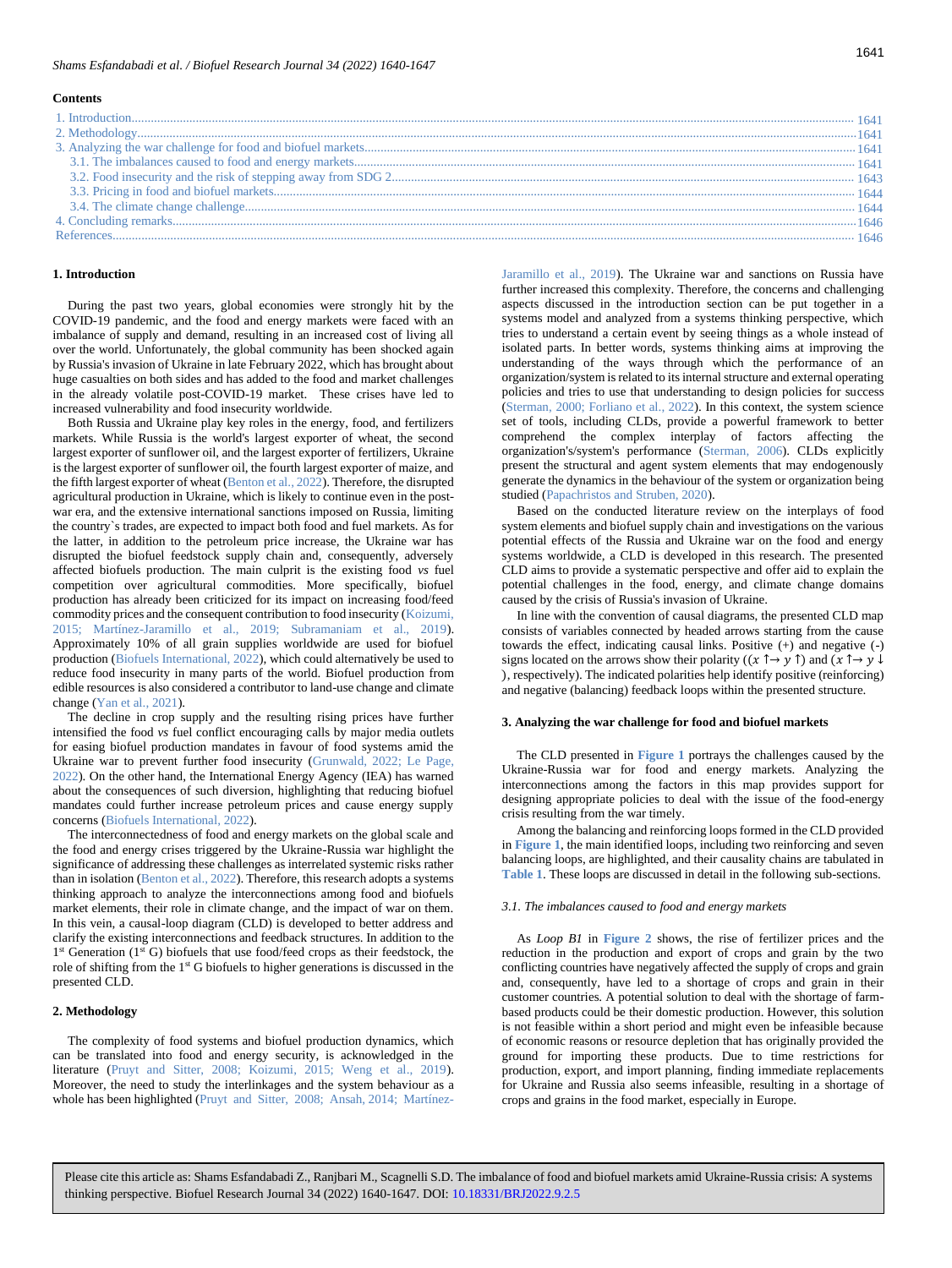

<span id="page-2-0"></span>**Fig. 1.** The CLD designed to analyze the challenges of food and biofuel markets amid the Ukraine-Russia war. G: Generation; "+" sign on arrows indicates ( $x \uparrow y \uparrow$ ); and "-" sign on arrows indicates  $(x \uparrow \rightarrow y \downarrow).$ 

Based on *Loop B2* in **[Figure 2](#page-3-1)**, the rise in the petroleum price since the onset of the war in Ukraine has also affected the biofuel market. The main mechanism in a market is switching towards using an alternative (such as biofuel) when there is an increase in the price of the original commodity (such as petroleum in this case), which consequently results in the reduction of demand for the original commodity, followed by a decrease in its price. This mechanism is reflected in *Loop B2*, which is then affected by other feedback structures.

However, despite the rise in the petroleum price, the increases in food and feedstock prices amid the Ukraine war have increased the biofuels price, leading to the adjustment of biofuel blending mandates in some the European countries (Biofuels International, 2022). In this regard, the IEA has warned that lowering biofuel mandates could result in rising petroleum demands and, subsequently, supply concerns (Biofuels International, 2022).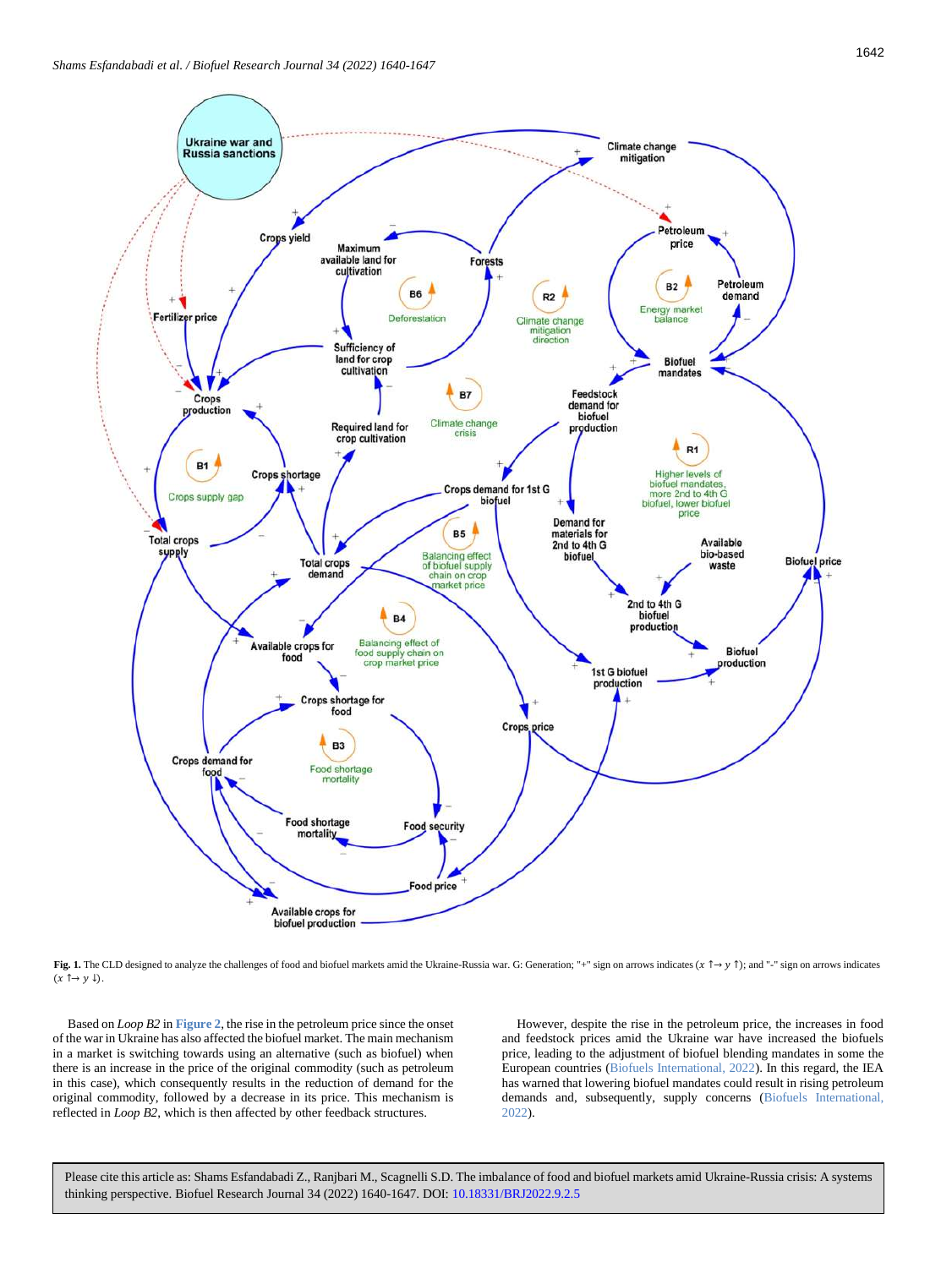#### <span id="page-3-0"></span>**Table 1.**

Selected main identified balancing and reinforcing loops in the designed CLD.

| Loop name      |                                                                                             | Type of loop | <b>Chain of causalities</b>                                                                                                                                                                                                                                                                                                                                                                                                                                                                                                                                                                            |
|----------------|---------------------------------------------------------------------------------------------|--------------|--------------------------------------------------------------------------------------------------------------------------------------------------------------------------------------------------------------------------------------------------------------------------------------------------------------------------------------------------------------------------------------------------------------------------------------------------------------------------------------------------------------------------------------------------------------------------------------------------------|
| B1             | Crops supply gap                                                                            | Balancing    | Crops production + $\rightarrow$ Total crops supply + $\rightarrow$ Crops shortage - $\rightarrow$ Crops production -                                                                                                                                                                                                                                                                                                                                                                                                                                                                                  |
| B <sub>2</sub> | Energy market balancing                                                                     | Balancing    | Oil price + $\rightarrow$ Biofuel mandates + $\rightarrow$ Oil demand - $\rightarrow$ Oil price -                                                                                                                                                                                                                                                                                                                                                                                                                                                                                                      |
| <b>B3</b>      | Food shortage mortality                                                                     | Balancing    | Crops shortage for food + $\rightarrow$ Food security - $\rightarrow$ Food shortage mortality + $\rightarrow$ Required crops for food supply - $\rightarrow$ Crops<br>shortage for food -                                                                                                                                                                                                                                                                                                                                                                                                              |
| B <sub>4</sub> | Balancing effect of food supply<br>chain on crop market price                               | Balancing    | Total crops demand + $\rightarrow$ Crops price + $\rightarrow$ Food price + $\rightarrow$ Crops demand for food - $\rightarrow$ Total crops demand -                                                                                                                                                                                                                                                                                                                                                                                                                                                   |
| <b>B5</b>      | Balancing effect of biofuel supply<br>chain on crop market price                            | Balancing    | Total crops demand $+ \rightarrow$ Crops price $+ \rightarrow$ Biofuel price $+ \rightarrow$ Biofuel mandates $- \rightarrow$ Feedstock demand for biofuel production -<br>$\rightarrow$ Crops demand for 1 <sup>st</sup> G biofuels - $\rightarrow$ Total crops demand -                                                                                                                                                                                                                                                                                                                              |
| R1             | Higher levels of biofuel mandates,<br>more $2nd$ to $4th$ G biofuel, lower<br>biofuel price | Reinforcing  | Biofuel mandate + $\rightarrow$ Feedstock demand for biofuel production + $\rightarrow$ Demand for materials for 2 <sup>nd</sup> to 4 <sup>th</sup> G biofuel production +<br>$\rightarrow$ Biofuel production + $\rightarrow$ Biofuel price - $\rightarrow$ Biofuel mandates +                                                                                                                                                                                                                                                                                                                        |
| <b>B6</b>      | Deforestation                                                                               | Balancing    | Maximum available land for cultivation $\rightarrow$ Forests $\rightarrow$ Maximum available land for cultivation +                                                                                                                                                                                                                                                                                                                                                                                                                                                                                    |
| B7             | Climate change crisis                                                                       | Balancing    | Climate change mitigation + $\rightarrow$ Biofuel mandates - $\rightarrow$ Feedstock demand for biofuel production - $\rightarrow$ Crops demand for 1 <sup>st</sup> G<br>biofuel - $\rightarrow$ Available crops for food + $\rightarrow$ Crops shortage for food - $\rightarrow$ Food security + $\rightarrow$ Food shortage mortality - $\rightarrow$ Crops<br>demand for food + $\rightarrow$ Total crops demand + $\rightarrow$ Required land for crop cultivation + $\rightarrow$ Sufficiency of land for crop cultivation -<br>$\rightarrow$ Forests - $\rightarrow$ Climate change mitigation - |
| R <sub>2</sub> | Climate change mitigation direction                                                         | Reinforcing  | Climate change mitigation + $\rightarrow$ Biofuel mandates - $\rightarrow$ Feedstock demand for biofuel production - $\rightarrow$ Crops demand for 1 <sup>st</sup> G<br>biofuel - $\rightarrow$ Total crops demand - $\rightarrow$ Required land for crop cultivation - $\rightarrow$ Sufficiency of land for crop cultivation + $\rightarrow$ Forests<br>$+$ $\rightarrow$ Climate change mitigation +                                                                                                                                                                                               |



<span id="page-3-1"></span>**Fig. 2.** Causal loops of the food and energy markets directly affected by the Ukraine-Russia war. "+" sign on arrows indicates ( $\pi \uparrow \rightarrow \gamma \uparrow$ ), and "-" sign on arrows indicates ( $\pi \uparrow \rightarrow \gamma \downarrow$ ).

# <span id="page-3-2"></span>*3.2. Food insecurity and the risk of stepping away from SDG 2*

Food security and the second Sustainable Development Goal (SDG 2), referred to as "Zero Hunger", have already been affected by the COVID-19 pandemic (Ranjbari et al., 2021a and b; Ameli et al., 2022) and the climate change challenges (Chen et al., 2021; Shams Esfandabadi et al., 2022). The Ukraine-Russia crisis has also intensified the current food availability and price

challenges. Reduction of crop supply resulting from the military conflict in Ukraine, on the one hand, and using parts of crops supply for biofuel production, on the other hand, have lowered the available crops for food consumption. Biofuels produced are mainly farm-grown energies, and their main feedstock is agricultural commodities (i.e., 1<sup>st</sup> G biofuel). Therefore, they compete for natural and agricultural resources with food. The reduced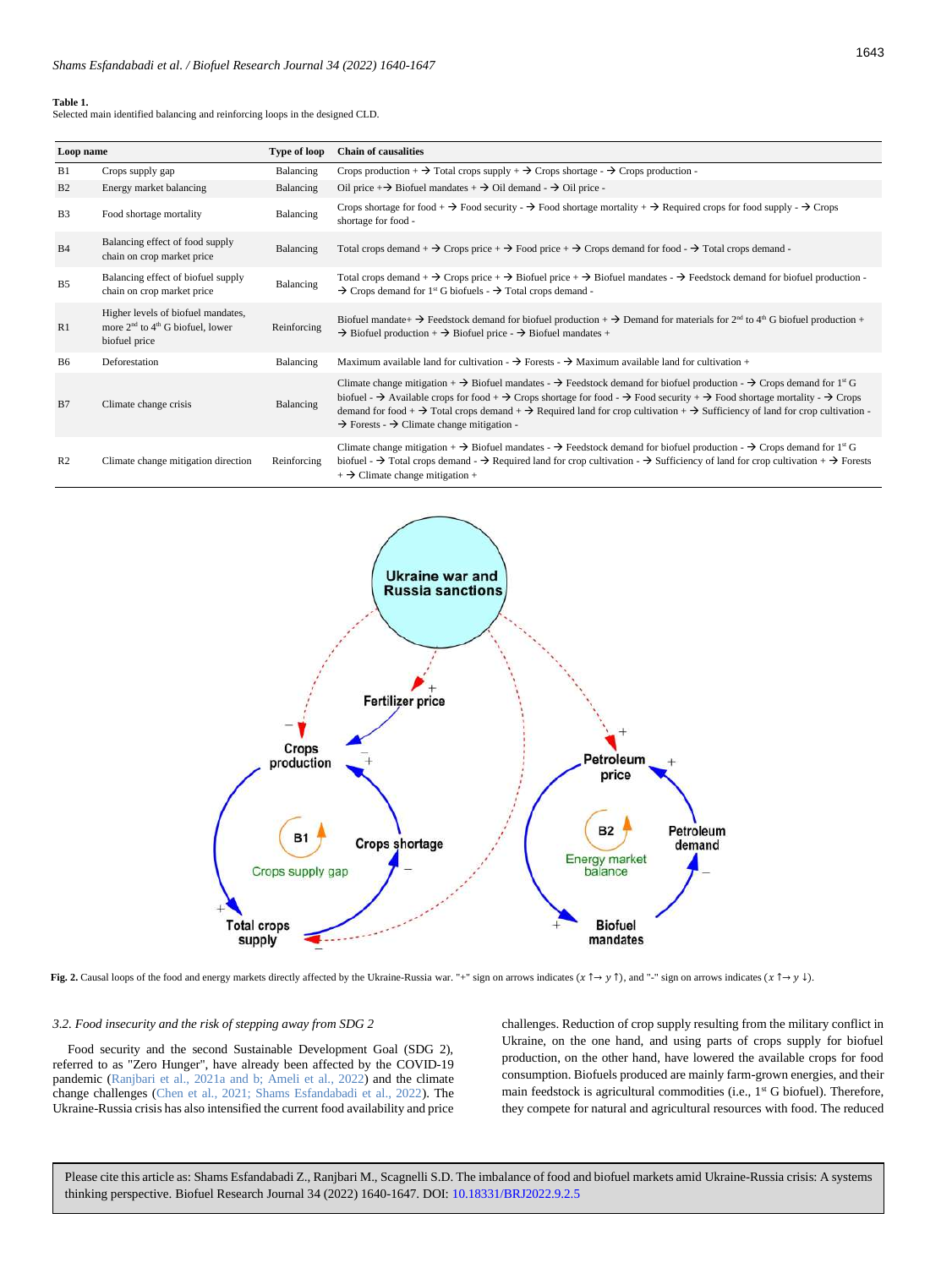available crops for food and food-related use causes a shortage of crops, and a feedback structure, as reflected in *Loop B3* (**[Fig. 3](#page-4-2)**), is formed.



<span id="page-4-2"></span>**Fig. 3.** Causal Feedback structure addressing food insecurity as a result of the Ukraine-Russia war. G: Generation; "+" sign on arrows indicates  $(x \uparrow \rightarrow y \uparrow)$ ; and "-" sign on arrows indicates  $(x \uparrow \rightarrow y \downarrow).$ 

Shortage of crop supply for food consumption could result in famine and affect food security. According to the Food and Agriculture Organization of the United Nations (FAO), "food security exists when all people, at all times, have physical, social and economic access to sufficient, safe and nutritious food to meet their dietary needs and food preferences for an active and healthy life", and availability, access, utilization, and stability constitute the pillars of food security (FAO, 2009). Thus, the "availability" pillar of food security is affected by the shortage of crops supply for food, leading to food insecurity. If the food market is not managed properly, food insecurity might turn into food shortage mortality, principally reducing the global population and the overall demand for food, leading to a lower food shortage.

Moreover, the demand for crops by both food and biofuel markets leads to increases in crop prices and, therefore, rises in food prices. Rising food prices threaten at first the food security of the poor by limiting their "access" to food, highlighting the disruption of another pillar of food security. If the crop's market is not effectively managed, the food insecurity could affect other income groups, especially in the countries that are heavily dependent on food imports.

#### <span id="page-4-0"></span>*3.3. Pricing in food and biofuel markets*

**[Figure 4](#page-5-0)** illustrates 3 main loops. *Loop B4*, indirectly explained in *Section 3.2*, addresses the balancing of crop prices in the food market. Based on this loop, when the total demand for crops by the food and energy markets rises, the resulting increment in the crops price increases the food price. Consequently, higher prices lower the demand for crops to be used as food, and the total demand decreases.

*Loop B5*, sharing two variables with *Loop B4*, highlights the role of the biofuel market in crop prices. This loop focuses on the 1<sup>st</sup> G biofuel production, which is a competitor for the food market in terms of crop consumption. As depicted in **[Figure 4](#page-5-0)**, the biofuel mandates set by the countries affect the demand for the feedstock required for biofuel production. In the case of  $1<sup>st</sup>$  G biofuel production, the demand for crops increases due to higher mandates. Consequently, the total demand formed for crops increases the crop prices and, therefore, the price of biofuels. The higher the biofuel price, the lower the interest in setting high levels of biofuel mandates. In this vein, some European countries have reported interest in reducing or freezing the biofuel mandates and adjusting biofuelblending mandates after the biofuel prices increased due to the Ukraine-Russia war (Biofuels International, 2022).

The only reinforcing loop in **[Figure 4](#page-5-0)**, i.e., *Loop R1*, tries to highlight the role of other biofuel generations in reducing the biofuel price and helping countries set higher biofuel mandates with the least possible effect on the food market. Based on this loop, if the demand for feedstock to address the biofuel mandates is satisfied by the supply of bio-based waste, algae, or genetically engineered feedstocks to produce  $2<sup>nd</sup>$ ,  $3<sup>rd</sup>$ , or  $4<sup>th</sup>$  G biofuels (Ranjbari et al., 2022), biofuel prices would fall as they would not be any longer affected by the prices of the crops. Using feedstock other than food crops not only helps mitigate the adverse effect of war on the food price and food security but also helps move toward building a more circular economy (Ranjbari et al., 2021c) and prevent deforestation. Research on the sustainability assessment and economic evaluation of using other feedstock than food crops indicates their economic viability (Jin et al., 2019) and lower climate change impacts (Agarwal and Sharma, 2020; Hosseinzadeh-Bandbafha et al., 2022).

#### <span id="page-4-1"></span>*3.4. The climate change challenge*

**[Figure 5](#page-5-1)** presents three loops reflecting the challenge of climate change mitigation considering both food and biofuel supply chains. In the current worldwide situation, one of the main drivers of biofuel development is climate change (Hassan and Kalam, 2013). On this basis, worsening climate change pushes countries towards setting higher levels of biofuel mandates. Consequently, as *Loop R2* indicates, the demand for feedstock would rise, translating into a growth in crop demand for  $1<sup>st</sup>$  G biofuels production. The increased demand for crops requires more land for cultivation, leading to deforestation based on *Loop B6*, and hence, higher levels of climate change would be expected. *Loop B6* is activated when the required land for crop cultivation is more than the maximum available land for cultivation. In this case, more forests would be destroyed and changed to farmlands to support both food and biofuel markets, posing additional risks to the ecosystem, including loss of biodiversity.

As mentioned earlier, due to the competition between 1<sup>st</sup> G biofuels and the food market, the demand for crops to be used as biofuel feedstock affects the available crops for food. Therefore, based on *Loop B7,* which includes all the variables present in *Loop R2*, setting higher biofuel mandates by the decision-makers due to the worsening climate change, increases the crop demand in the biofuel production system. This increase in demand is followed by the reduction in the available crops to be consumed in the food systems, increased food shortage, food insecurity, and increased mortality rate due to food shortage. Hypothetically, a shrinking global population would be expected to lower the demand for crops, reducing the need for cultivation lands and deforestation. In this case, the outcome would be an improvement in climate change mitigation.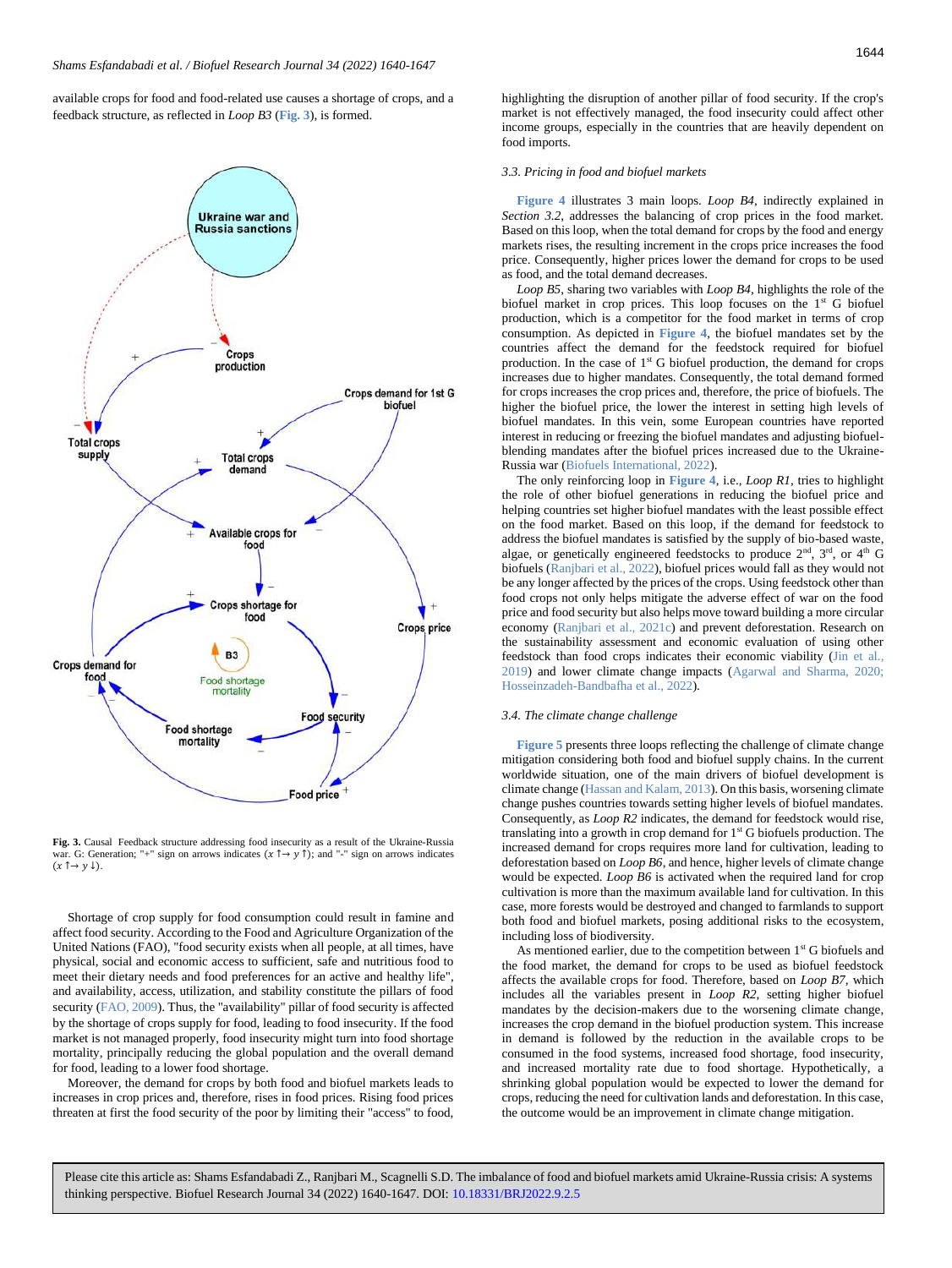

<span id="page-5-0"></span>**Fig. 4.** Feedback structure of price formation in the food and biofuel markets. G: Generation; "+" sign on arrows indicates  $(\mathbf{x} \uparrow \rightarrow \mathbf{y})$  and "-" sign on arrows indicates  $(\mathbf{x} \uparrow \rightarrow \mathbf{y})$ .



<span id="page-5-1"></span>**Fig. 5.** Feedback structure of the challenge of climate change linked with food and biofuel markets. G: Generation; "+" sign on arrows indicates ( $x \uparrow \rightarrow y \uparrow$ ); and "-" sign on arrows indicates ( $x \uparrow \rightarrow y \uparrow$ );  $y \downarrow$ ).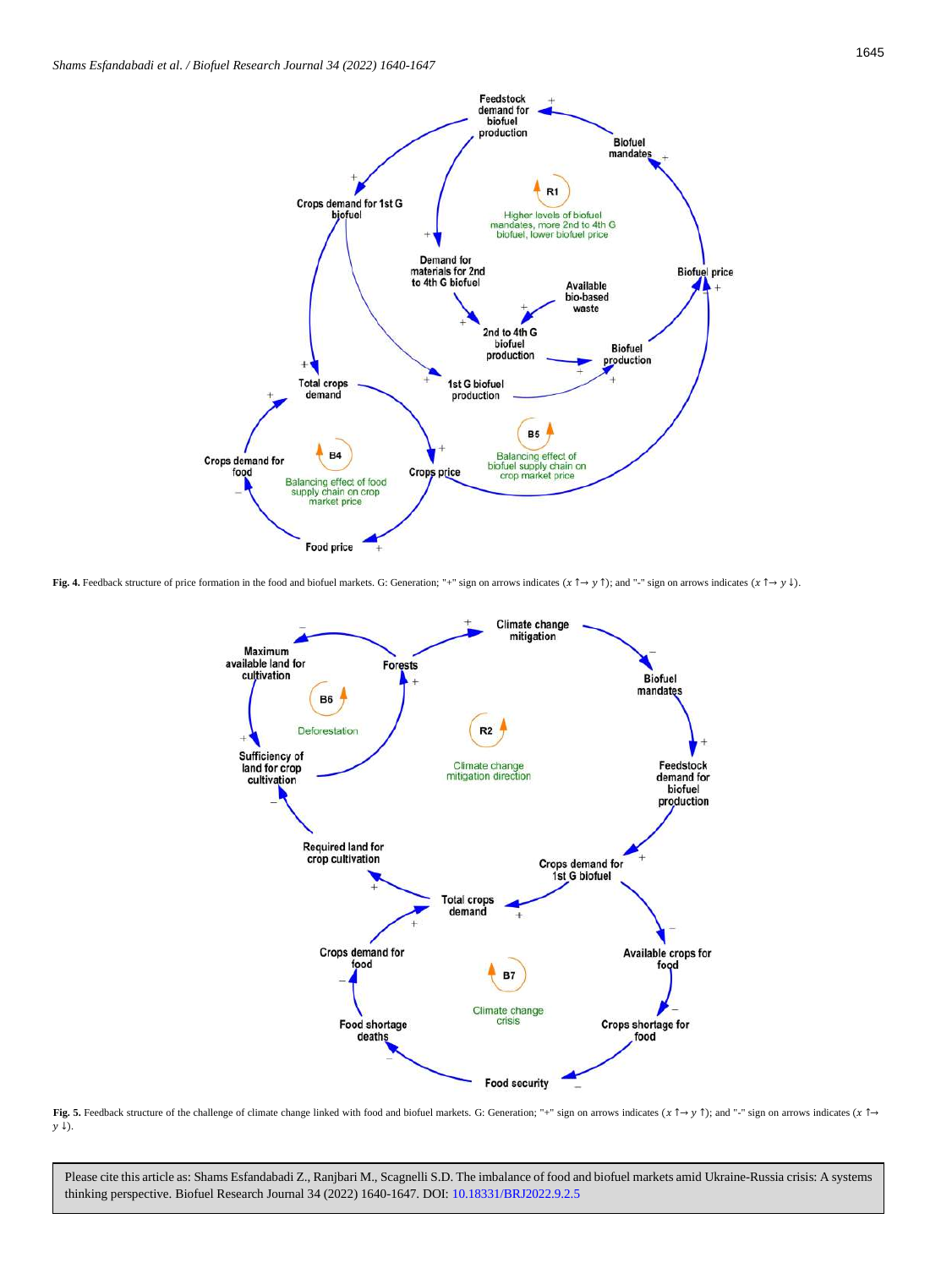Nevertheless, if the decision-makers focus on biofuel generations other than the  $1<sup>st</sup>$  G, the biofuel market would, to a great extent, be decoupled from the food market, and therefore, the land-use change would not be such a challenging issue.

#### <span id="page-6-0"></span>**4. Concluding remarks**

The effect of the Ukraine-Russia war on food and biofuel markets requires a systems thinking approach to better analyze the challenges and find solutions to lower the unfavourable outcomes. In line with Pruyt and Sitter (2008), now that the world is close to a food crisis -if not managed properly-, the food sector should be prioritized over the biofuel sector for receiving crops supply. However, based on the CLD presented in this research, the key to preventing food insecurity and keeping biofuel mandates on an increasing trend simultaneously amid the Ukraine war is accelerating the transition from the 1<sup>st</sup> G biofuels to the higher generations. In fact, using bio-based wastes, algae, and genetically engineered feedstocks to produce biofuel removes the competition between food and biofuel markets in consuming the available agricultural commodities, whose supply has already been compromised by the onset of the Ukraine-Russia war. Regardless of the result of this military conflict, the transition towards the production of  $2<sup>nd</sup>$ ,  $3<sup>rd</sup>$ , and  $4<sup>th</sup>$  G biofuels seems like an inevitable option by the decision-makers to control the food supply and food prices, save the environment, intensify climate mitigation, and support providing affordable and clean energy for all as mandated by the SDG 7.

To the best of our knowledge, the present research was the first to address the effects of the Ukraine-Russia war on the food and biofuel markets simultaneously from the lens of systems thinking. Hence, the presented CLD is an initial sketch, yet a comprehensive one, which can be further extended and analyzed in more detail by future studies. Since simulations can better portray the outcome of the feedback structures, future research should also focus on developing a quantitative System Dynamics simulation model based on the CLD presented in this research.

#### <span id="page-6-1"></span>**References**

- [1] [Agarwal, D., Sharma, D., 2020. Food processing waste to biofuel: a](https://doi.org/10.1007/978-981-15-8967-6_20)  [sustainable approach, in: Thakur, M., Modi, V.K., Khedkar, R., Singh, K.](https://doi.org/10.1007/978-981-15-8967-6_20)  [\(Eds.\), Sustainable food waste management. Springer Singapore,](https://doi.org/10.1007/978-981-15-8967-6_20)  [Singapore, pp. 371](https://doi.org/10.1007/978-981-15-8967-6_20)–386.
- [2] [Ameli, M., Shams Esfandabadi, Z., Sadeghi, S., Ranjbari, M., Zanetti,](https://doi.org/10.1016/j.gr.2021.12.014)  [M.C., 2022. COVID-19 and Sustainable Development Goals \(SDGs\):](https://doi.org/10.1016/j.gr.2021.12.014)  [Scenario analysis through fuzzy cognitive map modeling. Gondwana Res.](https://doi.org/10.1016/j.gr.2021.12.014)
- [3] [Ansah, I., 2014. Biofuel and food security:](https://bora.uib.no/bora-xmlui/handle/1956/8431) insights from a system [dynamics model. The case of Ghana. Master of Philosophy Dissertation,](https://bora.uib.no/bora-xmlui/handle/1956/8431)  [University of Bergen, Norway.](https://bora.uib.no/bora-xmlui/handle/1956/8431)
- [4] [Benton, T.G., Froggatt, A., Wellesley, L., Grafham, O., King, R.,](https://www.chathamhouse.org/sites/default/files/2022-04/2022-04-12-ukraine-war-threats-food-energy-security-benton-et-al_0.pdf)  [Morisetti, N., Nixey, J., Schröder, P., 2022. The Ukraine war and threats](https://www.chathamhouse.org/sites/default/files/2022-04/2022-04-12-ukraine-war-threats-food-energy-security-benton-et-al_0.pdf)  [to food and energy security: Cascading risks from rising prices and supply](https://www.chathamhouse.org/sites/default/files/2022-04/2022-04-12-ukraine-war-threats-food-energy-security-benton-et-al_0.pdf)  [disruptions. Environment and Society Programme, Chatham House,](https://www.chathamhouse.org/sites/default/files/2022-04/2022-04-12-ukraine-war-threats-food-energy-security-benton-et-al_0.pdf) the [Royal Institute of International Affairs, London, UK.](https://www.chathamhouse.org/sites/default/files/2022-04/2022-04-12-ukraine-war-threats-food-energy-security-benton-et-al_0.pdf)
- [5] [Biofuels International, 2022. IEA warns against cutting biofuel mandates](https://biofuels-news.com/news/iea-warns-against-cutting-biofuel-mandates-due-to-ukraine-war/)  [due to Ukraine war.](https://biofuels-news.com/news/iea-warns-against-cutting-biofuel-mandates-due-to-ukraine-war/)
- [6] [Chen, M., Atiqul Haq, S.M., Ahmed, K.J., Hussain, A.H.M.B., Ahmed,](https://doi.org/10.1371/journal.pone.0258196)  [M.N.Q., 2021. The link between climate change, food security and](https://doi.org/10.1371/journal.pone.0258196)  [fertility: The case of Bangladesh. PLoS One. 16, e0258196.](https://doi.org/10.1371/journal.pone.0258196)
- [7] [FAO, 2009. Declaration of the World Summit on Food Security, World](https://www.fao.org/fileadmin/templates/wsfs/Summit/Docs/Final_Declaration/WSFS09_Declaration.pdf)  [Summit on Food Security.](https://www.fao.org/fileadmin/templates/wsfs/Summit/Docs/Final_Declaration/WSFS09_Declaration.pdf)
- [8] [Forliano, C., Ferraris, A., Bivona, E., Couturier, J., 2022. Pouring new](https://doi.org/10.1016/j.jbusres.2021.12.065)  [wine into old bottles: A dynamic perspective of the interplay among](https://doi.org/10.1016/j.jbusres.2021.12.065)  [environmental dynamism, capabilities development, and performance. J.](https://doi.org/10.1016/j.jbusres.2021.12.065)  [Bus. Res. 142, 448](https://doi.org/10.1016/j.jbusres.2021.12.065)–463.
- [9] [Grunwald, M., 2022. Biofuels are accelerating the food crisis](https://www.canarymedia.com/articles/food-and-farms/biofuels-are-accelerating-the-food-crisis-and-the-climate-crisis-too)  and the [climate crisis, too. Canary Media.](https://www.canarymedia.com/articles/food-and-farms/biofuels-are-accelerating-the-food-crisis-and-the-climate-crisis-too)
- [10] [Hassan, M.H., Kalam, M.A., 2013. An overview of biofuel as a renewable](https://doi.org/10.1016/j.proeng.2013.03.087)  [energy source: development and challenges. Procedia Eng. 56, 39](https://doi.org/10.1016/j.proeng.2013.03.087)–53.
- [11] [Hosseinzadeh-Bandbafha, H., Nizami, A.-S., Kalogirou, S.A., Gupta,](https://doi.org/10.1016/j.rser.2022.112411)  [V.K., Park, Y.K., Fallahi, A., Sulaiman, A., Ranjbari, M., Rahnama, H.,](https://doi.org/10.1016/j.rser.2022.112411)  [Aghbashlo, M., Peng, W., Tabatabaei, M., 2022. Environmental life cycle](https://doi.org/10.1016/j.rser.2022.112411)  [assessment of biodiesel production from waste cooking oil: A systematic](https://doi.org/10.1016/j.rser.2022.112411)  [review. Renew. Sustain. Energy Rev. 161, 112411.](https://doi.org/10.1016/j.rser.2022.112411)
- [12] [Jin, E., Mendis, G.P., Sutherland, J.W., 2019. Integrated sustainability](https://doi.org/10.1016/j.jclepro.2019.06.205)  [assessment for a bioenergy system: A system dynamics model of](https://doi.org/10.1016/j.jclepro.2019.06.205)  [switchgrass for cellulosic ethanol production in the U.S. midwest. J.](https://doi.org/10.1016/j.jclepro.2019.06.205)  [Clean. Prod. 234, 503](https://doi.org/10.1016/j.jclepro.2019.06.205)–520.
- [13] Koizumi, T., 2015. Biofuels and food security. Renew. Sustain. [Energy Rev. 52, 829](https://doi.org/10.1016/j.rser.2015.06.041)–841.
- [14] Le Page, M., 2022. Cutting biofuels can help avoid global food shock [from Ukraine war. New Scientist.](https://www.newscientist.com/article/2312151-cutting-biofuels-can-help-avoid-global-food-shock-from-ukraine-war/)
- [15] [Martínez-Jaramillo, J.E., Arango-Aramburo, S., Giraldo-Ramírez,](https://doi.org/10.1016/j.seta.2019.05.009)  [D.P., 2019. The effects of biofuels on food security: A system](https://doi.org/10.1016/j.seta.2019.05.009)  [dynamics approach for the Colombian case. Sustain. Energy Technol.](https://doi.org/10.1016/j.seta.2019.05.009)  [Assessments 34, 97](https://doi.org/10.1016/j.seta.2019.05.009)–109.
- [16] Papachristos, G., Struben, J., 2020. System dynamics methodology [and research, in: Moallemi, E.A., de Haan, F.J. \(Eds.\), Modelling](https://doi.org/10.4324/9780429056574-8)  [Transitions. Routledge, London, UK, pp. 119](https://doi.org/10.4324/9780429056574-8)–138.
- [17] [Pruyt, E., Sitter, G. De, 2008. 'Food or Energy?' Is that the question?,](https://proceedings.systemdynamics.org/2008/proceed/papers/PRUYT372.pdf)  [in: Proceedings of the 26th International Conference of the System](https://proceedings.systemdynamics.org/2008/proceed/papers/PRUYT372.pdf)  [Dynamics Society.](https://proceedings.systemdynamics.org/2008/proceed/papers/PRUYT372.pdf)
- [18] [Ranjbari, M., Shams Esfandabadi, Z., Ferraris, A., Quatraro, F.,](https://doi.org/10.1016/j.chemosphere.2022.133968)  [Rehan, M., Nizami, A.S., Gupta, V.K., Lam, S.S., Aghbashlo, M.,](https://doi.org/10.1016/j.chemosphere.2022.133968)  [Tabatabaei, M., 2022. Biofuel supply chain management in the](https://doi.org/10.1016/j.chemosphere.2022.133968)  [circular economy transition: An inclusive knowledge map of the field.](https://doi.org/10.1016/j.chemosphere.2022.133968)  [Chemosphere 296, 133968.](https://doi.org/10.1016/j.chemosphere.2022.133968)
- [19] [Ranjbari, M., Shams Esfandabadi, Z., Scagnelli, S.D., Siebers, P.O.,](https://doi.org/10.1007/s10668-021-01372-6)  [Quatraro, F., 2021a. Recovery agenda for sustainable development](https://doi.org/10.1007/s10668-021-01372-6)  [post COVID-19 at the country level: developing a fuzzy action](https://doi.org/10.1007/s10668-021-01372-6)  [priority surface. Environ. Dev. Sustain.](https://doi.org/10.1007/s10668-021-01372-6)
- [20] [Ranjbari, M., Shams Esfandabadi, Z., Zanetti, M.C., Scagnelli, S.D.,](https://doi.org/10.1016/j.jclepro.2021.126660)  [Siebers, P.O., Aghbashlo, M., Peng, W., Quatraro, F., Tabatabaei, M.,](https://doi.org/10.1016/j.jclepro.2021.126660)  [2021b. Three pillars of sustainability in the wake of COVID-19: A](https://doi.org/10.1016/j.jclepro.2021.126660)  [systematic review and future research agenda for sustainable](https://doi.org/10.1016/j.jclepro.2021.126660)  [development. J. Clean. Prod. 297, 126660.](https://doi.org/10.1016/j.jclepro.2021.126660)
- [21] [Ranjbari, M., Saidani, M., Shams Esfandabadi, Z., Peng, W., Lam,](https://doi.org/10.1016/j.jclepro.2021.128009)  [S.S., Aghbashlo, M., Quatraro, F., Tabatabaei, M., 2021c. Two](https://doi.org/10.1016/j.jclepro.2021.128009)  [decades of research on waste management in the circular economy:](https://doi.org/10.1016/j.jclepro.2021.128009)  [Insights from bibliometric, text mining, and content analyses. J.](https://doi.org/10.1016/j.jclepro.2021.128009)  [Clean. Prod. 314, 128009.](https://doi.org/10.1016/j.jclepro.2021.128009)
- [22] [Shams Esfandabadi, H., Ghamary Asl, M., Shams Esfandabadi, Z.,](https://doi.org/10.1108/BFJ-08-2021-0872)  [Gautam, S., Ranjbari, M., 2022. Drought assessment in paddy rice](https://doi.org/10.1108/BFJ-08-2021-0872)  [fields using remote sensing technology towards achieving food](https://doi.org/10.1108/BFJ-08-2021-0872)  [security and SDG2. Br. Food J.](https://doi.org/10.1108/BFJ-08-2021-0872)
- [23] Sterman, J.D., 2006. Learning from Evidence in a Complex World. [Am. J. Public Health 96, 505](https://doi.org/10.2105/AJPH.2005.066043)–514.
- [24] Sterman, J.D., 2000. Business Dynamics: Systems Thinking and Modeling for a Complex World, Irwin McGraw-Hill. Jeffrey J. Shelstad.
- [25] [Subramaniam, Y., Masron, T.A., Azman, N.H.N., 2019. The impact](https://doi.org/10.1016/j.inteco.2019.10.003)  [of biofuels on food security. Int. Econ. 160, 72](https://doi.org/10.1016/j.inteco.2019.10.003)–83.
- [26] [Weng, Y., Chang, S., Cai, W., Wang, C., 2019. Exploring the impacts](https://doi.org/10.1016/j.apenergy.2018.12.024)  [of biofuel expansion on land use change and food security based on a](https://doi.org/10.1016/j.apenergy.2018.12.024)  [land explicit CGE model: A case study of China. Appl. Energy 236,](https://doi.org/10.1016/j.apenergy.2018.12.024)  514–[525.](https://doi.org/10.1016/j.apenergy.2018.12.024)
- [27] [Yan, D., Liu, L., Li, J., Wu, J., Qin, W., Werners, S.E., 2021. Are the](https://doi.org/10.1016/j.agsy.2020.102963)  [planning targets of liquid biofuel development achievable in China](https://doi.org/10.1016/j.agsy.2020.102963)  [under climate change? Agric. Syst. 186, 102963.](https://doi.org/10.1016/j.agsy.2020.102963)